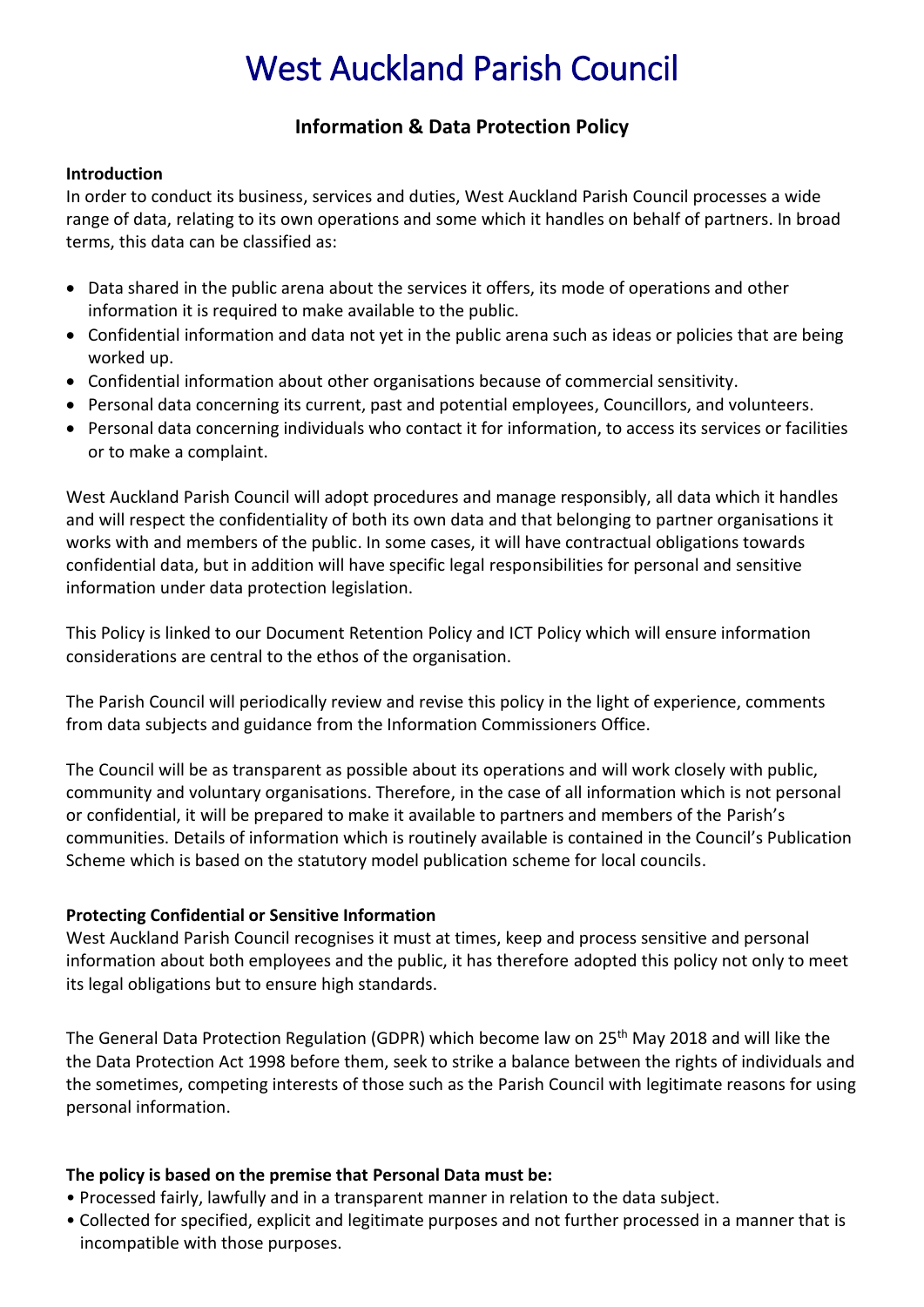- Adequate, relevant and limited to what is necessary in relation to the purposes for which they are processed.
- Accurate and, where necessary, kept up to date.
- Kept in a form that permits identification of data subjects for no longer than is necessary for the purposes for which the personal data are processed.
- Processed in a manner that ensures appropriate security of the personal data including protection against unauthorised or unlawful processing and against accidental loss, destruction or damage, using appropriate technical or organisational measures.

# **Data Protection Terminology**

**Data subject** - means the person whose personal data is being processed.

That may be an employee, prospective employee, associate or prospective associate of BTC or someone transacting with it in some way, or an employee, Member or volunteer with one of our clients, or persons transacting or contracting with one of our clients when we process data for them.

**Personal data** - means any information relating to a natural person or data subject that can be used directly or indirectly to identify the person.

It can be anything from a name, a photo, and an address, date of birth, an email address, bank details, and posts on social networking sites or a computer IP address.

**Sensitive personal data** - includes information about racial or ethnic origin, political opinions, and religious or other beliefs, trade union membership, medical information, sexual orientation, genetic and biometric data or information related to offences or alleged offences where it is used to uniquely identify an individual.

**Data controller** - means a person who (either alone or jointly or in common with other persons) (e.g. Parish Council, employer, council) determines the purposes for which and the manner in which any personal data is to be processed.

**Data processor** - in relation to personal data, means any person (other than an employee of the data controller) who processes the data on behalf of the data controller.

**Processing information or data** - means obtaining, recording or holding the information or data or carrying out any operation or set of operations on the information or data, including:

- organising, adapting or altering it
- retrieving, consulting or using the information or data
- disclosing the information or data by transmission, dissemination or otherwise making it available
- aligning, combining, blocking, erasing or destroying the information or data. regardless of the Technology used.

West Auckland Parish Council processes **personal data** in order to:

- fulfil its duties as an employer by complying with the terms of contracts of employment, safeguarding the employee and maintaining information required by law.
- pursue the legitimate interests of its business and its duties as a public body, by fulfilling contractual terms with other organisations, and maintaining information required by law.
- monitor its activities including the equality and diversity of its activities
- fulfil its duties in operating the business premises including security
- assist regulatory and law enforcement agencies
- process information including the recording and updating details about its Councillors, employees, partners and volunteers.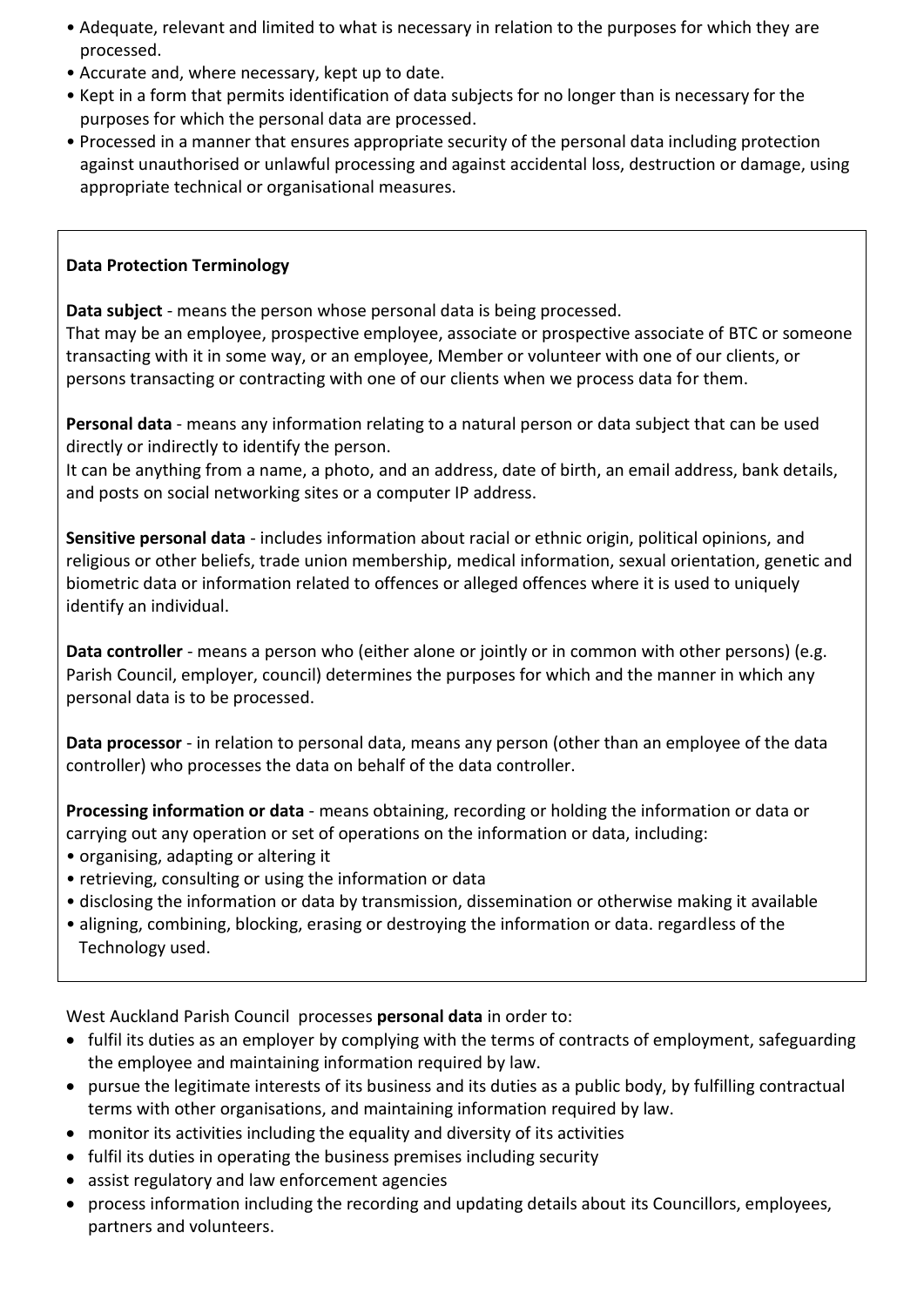- process information including the recording and updating details about individuals who contact it for information, or to access a service, or make a complaint.
- undertake surveys, censuses and questionnaires to fulfil the objectives and purposes of the Council.
- undertake research, audit and quality improvement work to fulfil its objects and purposes.
- carry out Council administration.

Where appropriate and governed by necessary safeguards we will carry out the above processing jointly with other appropriate bodies from time to time.

# **The Council will ensure that at least one of the following conditions is met for personal information to be considered fairly processed:**

- The individual has consented to the processing
- Processing is necessary for the performance of a contract or agreement with the individual
- Processing is required under a legal obligation
- Processing is necessary to protect the vital interests of the individual
- Processing is necessary to carry out public functions
- Processing is necessary in order to pursue the legitimate interests of the data controller or third parties.

Particular attention is paid to the processing of any **sensitive personal information** and the Parish Council will ensure that at least one of the following conditions is met:

- Explicit consent of the individual
- Required by law to process the data for employment purposes
- A requirement in order to protect the vital interests of the individual or another person

#### **Who is responsible for protecting a person's personal data?**

The Parish Council as a corporate body has ultimate responsibility for ensuring compliance with the Data Protection legislation. The Council has delegated this responsibility day to day to the Parish Clerk.

- Email: sharon.home@btinternet.com
- Phone:07840 020288
- Correspondence: The Parish Clerk, 20 Loweswater Grove, West Auckland, DL14 9NA

The Parish Council will also appointed an external Data Protection Officer to ensure compliance with Data Protection legislation who may be contacted at: (TBC)

#### **Diversity Monitoring**

West Auckland Parish Council monitors the diversity of its employees, and Councillors, in order to ensure that there is no inappropriate or unlawful discrimination in the way it conducts its activities. It undertakes similar data handling in respect of prospective employees. This data will always be treated as confidential. It will only be accessed by authorised individuals within the Council and will not be disclosed to any other bodies or individuals. Diversity information will never be used as selection criteria and will not be made available to others involved in the recruitment process. Anonymised data derived from diversity monitoring will be used for monitoring purposes and may be published and passed to other bodies.

The Council will always give guidance on personnel data to employees, councillors, partners and volunteers through a Privacy Notice and ensure that individuals on whom personal information is kept are aware of their rights and have easy access to that information on request.

Appropriate technical and organisational measures will be taken against Unauthorised or unlawful processing of personal data and against accidental loss or destruction of, or damage to, personal data.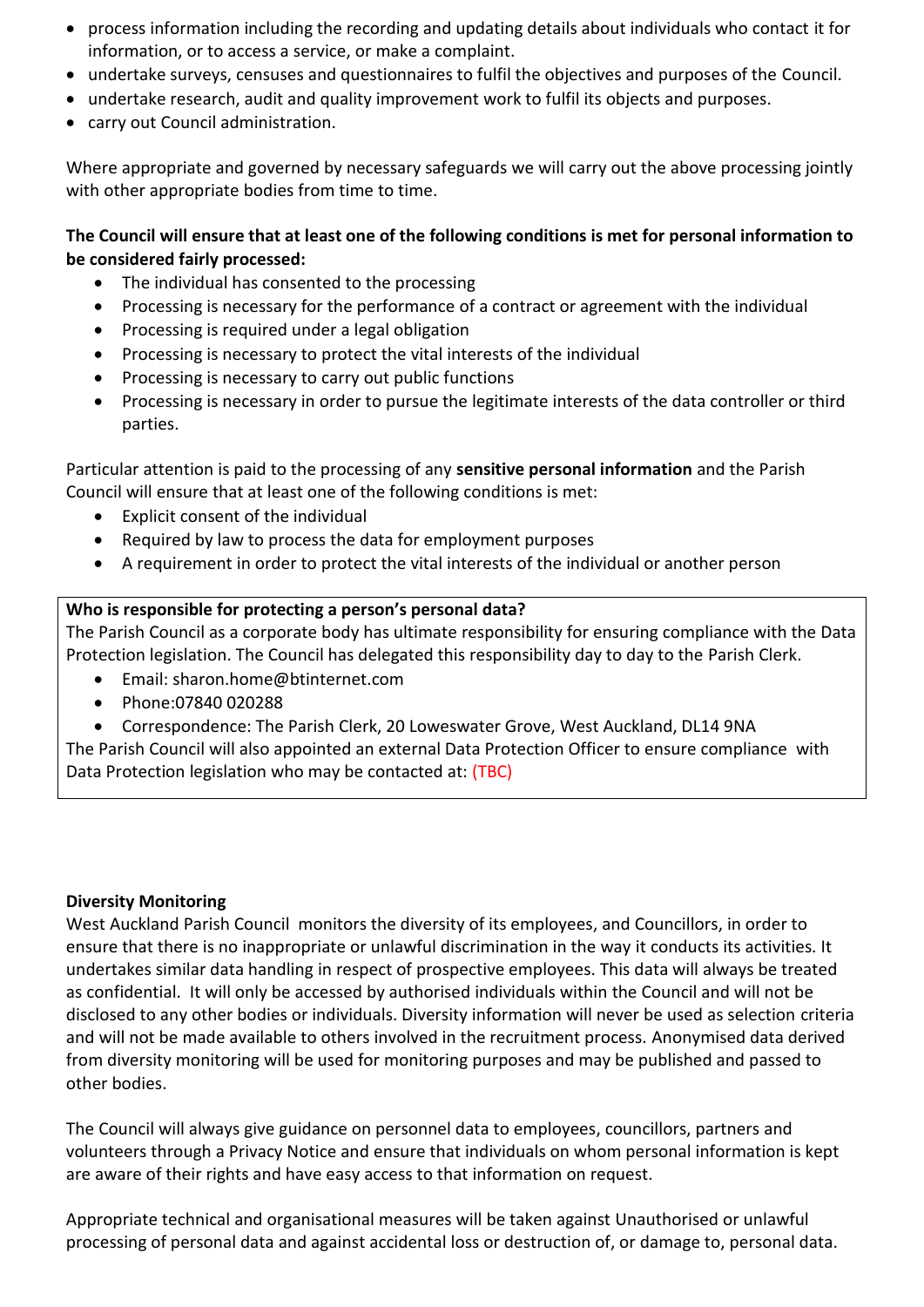Personal data shall not be transferred to a country or territory outside the European Economic Areas unless that country or territory ensures an adequate level of protection for the rights and freedoms of data subjects in relation to the processing of personal data.

# **Information provided to us**

The information provided (personal information such as name, address, email address, phone number) will be processed and stored so that it is possible for us to contact, respond to or conduct the transaction requested by the individual. By transacting with HPC individuals are deemed to be giving consent for their personal data provided to be used and transferred in accordance with this policy, however where ever possible specific written consent will be sought. It is the responsibility of those individuals to ensure that the Parish Council is able to keep their personal data accurate and up-to-date. The personal information will be not shared or provided to any other third party or be used for any purpose other than that for which it was provided.

#### **The Councils Right to Process Information**

General Data Protection Regulations (and Data Protection Act) Article 6 (1) (a) (b) and (e) Processing is with consent of the data subject, or Processing is necessary for compliance with a legal obligation. Processing is necessary for the legitimate interests of the Council.

#### **Information Security**

The Parish Council cares to ensure the security of personal data. We make sure that your information is protected from unauthorised access, loss, manipulation, falsification, destruction or unauthorised disclosure. This is done through appropriate technical measures and appropriate policies. We will only keep your data for the purpose it was collected for and only for as long as is necessary, after which it will be deleted.

#### **Children**

We will not process any data relating to a child (under 13) without the express parental/ guardian consent of the child concerned.

#### **Rights of a Data Subject**

**Access to Information:** an individual has the right to request access to the information we have on them. They can do this by contacting our Parish Clerk or Data Protection Officer:

**Information Correction:** If they believe that the information we have about them is incorrect, they may contact us so that we can update it and keep their data accurate. Please contact: Parish Clerk.

**Information Deletion:** If the individual wishes the Parish Council to delete the information about them, they can do so by contacting the Parish Clerk.

**Right to Object:** If an individual believes their data is not being processed for the purpose it has been collected for, they may object by contacting the Parish Clerk or Data Protection Officer.

The Parish Council does not use automated decision making or profiling of individual personal data.

**Complaints:** If an individual has a complaint regarding the way their personal data has been processed, they may make a complaint to the Parish Clerk, Data Protection Officer or the Information Commissioners Office **[casework@ico.org.uk](mailto:casework@ico.org.uk)** Tel: 0303 123 1113.

The Council will always give guidance on personnel data to employees through the Employee handbook.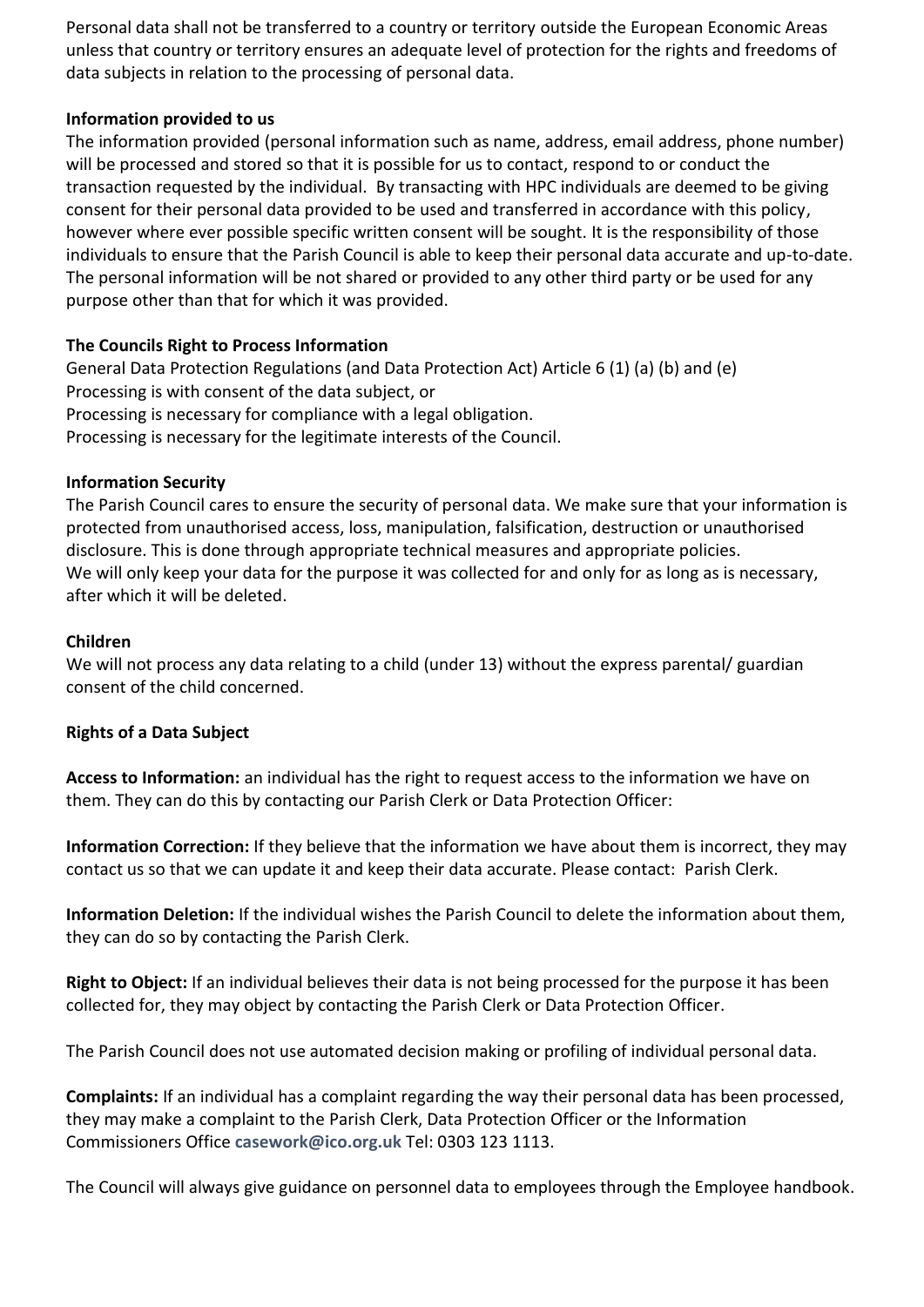The Council will ensure that individuals on whom personal information is kept are aware of their rights and have easy access to that information on request.

#### **Making Information Available**

The Publication Scheme is a means by which the Council can make a significant amount of information available routinely, without waiting for someone to specifically request it. The scheme is intended to encourage local people to take an interest in the work of the Council and its role within the community.

In accordance with the provisions of the Freedom of Information Act 2000, this Scheme specifies the classes of information which the Council publishes or intends to publish. It is supplemented with an Information Guide which will give greater detail of what the Council will make available and hopefully make it easier for people to access it.

All formal meetings of Council and its committees are subject to statutory notice being given on notice boards, the Website and sent to the local media. The Council publishes an annual programme in May each year. All formal meetings are open to the public and press and reports to those meetings and relevant background papers are available for the public to see. The Council welcomes public participation and has a public participation session on each Council and committee meeting. Details can be seen in the Council's Standing Orders, which are available on its Website or at its Offices.

Occasionally, Council or committees may need to consider matters in private. Examples of this are matters involving personal details of staff, or a particular member of the public, or where details of commercial/contractual sensitivity are to be discussed. This will only happen after a formal resolution has been passed to exclude the press and public and reasons for the decision are stated. Minutes from all formal meetings, including the confidential parts are public documents.

The Openness of Local Government Bodies Regulations 2014 requires written records to be made of certain decisions taken by officers under delegated powers. These are not routine operational and administrative decisions such as giving instructions to the workforce or paying an invoice approved by Council, but would include urgent action taken after consultation with the Chairman, such as responding to a planning application in advance of Council. In other words, decisions which would have been made by Council or committee had the delegation not been in place.

The 2014 Regulations also amend the Public Bodies (Admission to Meetings) Act 1960 to allow the public or press to film, photograph or make an audio recording of council and committee meetings normally open to the public. The Council will where possible facilitate such recording unless it is being disruptive. It will also take steps to ensure that children, the vulnerable and members of the public who object to being filmed are protected without undermining the broader purpose of the meeting.

The Council will be pleased to make special arrangements on request for persons who do not have English as their first language or those with hearing or sight difficulties.

#### **Disclosure Information**

The Council will as necessary undertake checks on both staff and Members with the the Disclosure and Barring Service and will comply with their Code of Conduct relating to the secure storage, handling, use, retention and disposal of Disclosures and Disclosure Information. It will include an appropriate operating procedure in its integrated quality management system.

#### **Data Transparency**

The Council has resolved to act in accordance with the Code of Recommended Practice for Local Authorities on Data Transparency (September 2011). This sets out the key principles for local authorities in creating greater transparency through the publication of public data and is intended to help them meet obligations of the legislative framework concerning information.

"Public data" means the objective, factual data on which policy decisions are based and on which public services are assessed, or which is collected or generated in the course of public service delivery.